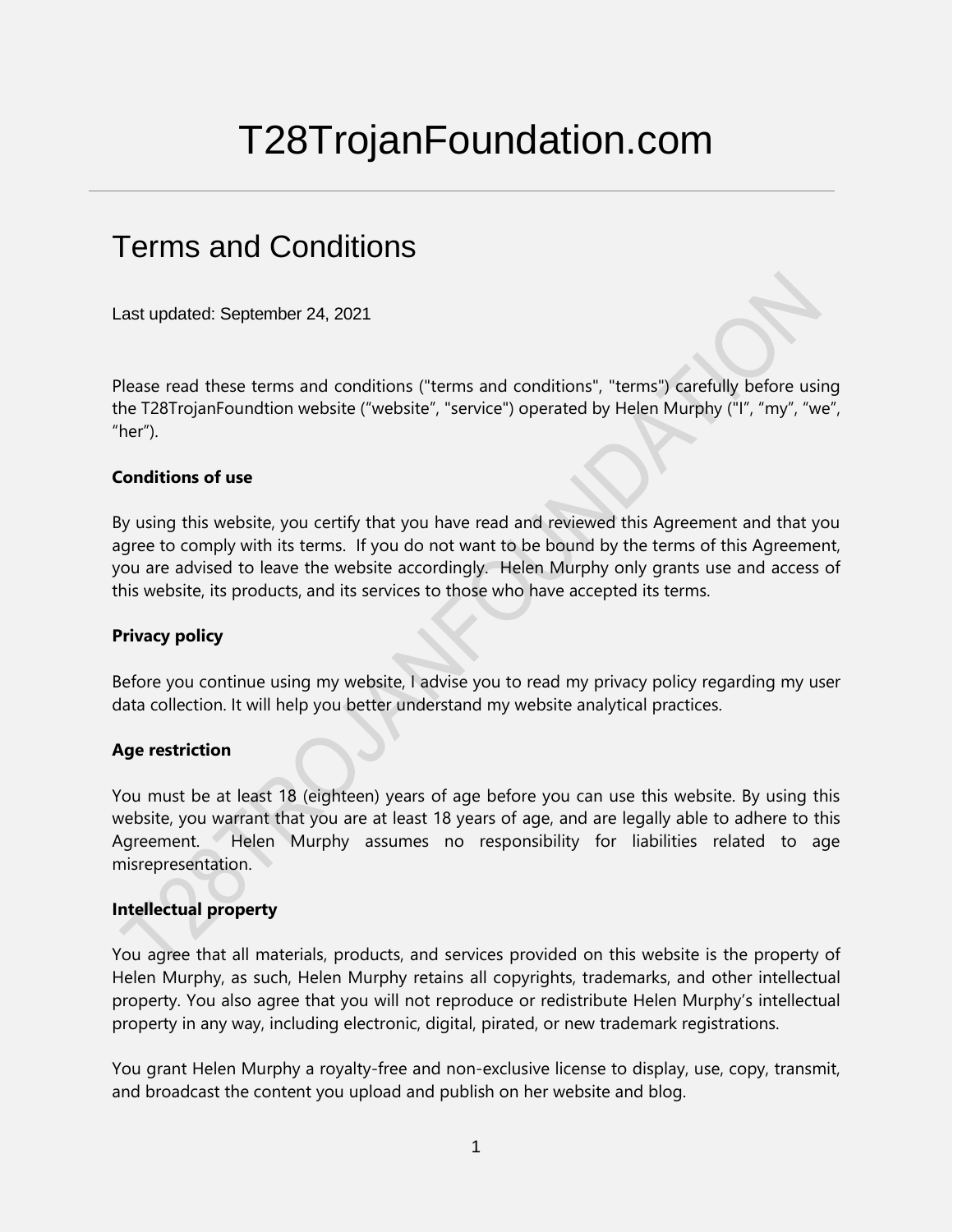You agree to waive all liability or legal actions against Helen Murphy and her website for any perceived use of materials you allegedly claim as your property. You agree to contact Helen Murphy to request a text description to be added on the website crediting you for such property, but you must provide proof of legal ownership of said property.

# **Warn Notice for Copyright Infringement**

Helen Murphy provides this warn notice she will take aggressive legal action to protect her copyrighted work against any user who violates or infringes in any way, such as copying, using or forwarding her printed, digital, photographic or stored material for use in any media format without her written consent. This specifically includes unauthorized posting and/or sharing my material from this website on Facebook accounts either on individual, group or business pages that potentially misrepresents her work or intentions, therefore, this warn notice advises users they are not allowed to share her information on other Facebook accounts. Helen Murphy is granted the right to choose legal counsel to pursue any violators to the highest extent of the law.

# **External Links Disclaimer**

Helen Murphy provides links to external sites as a convenience and for informational purposes only; they do not constitute an endorsement or an approval of any of the products, services or opinions of the corporation or organization or individual. Helen Murphy bears no responsibility or legal liability for the accuracy, legality, or content of the external site or for that of subsequent links. Contact the external site for answers to questions regarding its content. Use of such external links is at users own risk.

# **Acceptable Use and Conduct**

As a user of this website, you are required to follow all laws pertaining to electronic media. As such you agree not to harass, stalk, data mine, and/or hack other users accounts or this website and its operator. You agree not to falsify your identity or create fake accounts. You agree not to post any offensive material including but not limited to race, sex, hate or politics, create animosity against other users or stir up trouble where non is intended. Helen Murphy has the sole right to remove offensive material and/or delete offender's user account without notice and has no obligation to give notice or explanation for such action.

# **User accounts**

As a user of this website, you may be asked to register with me and provide private information. You are responsible for ensuring the accuracy of this information, and you are responsible for maintaining the safety and security of your identifying information. You are also responsible for all activities that occur under your account or password.

If you think there are possible issues regarding the security of your account on the website, you